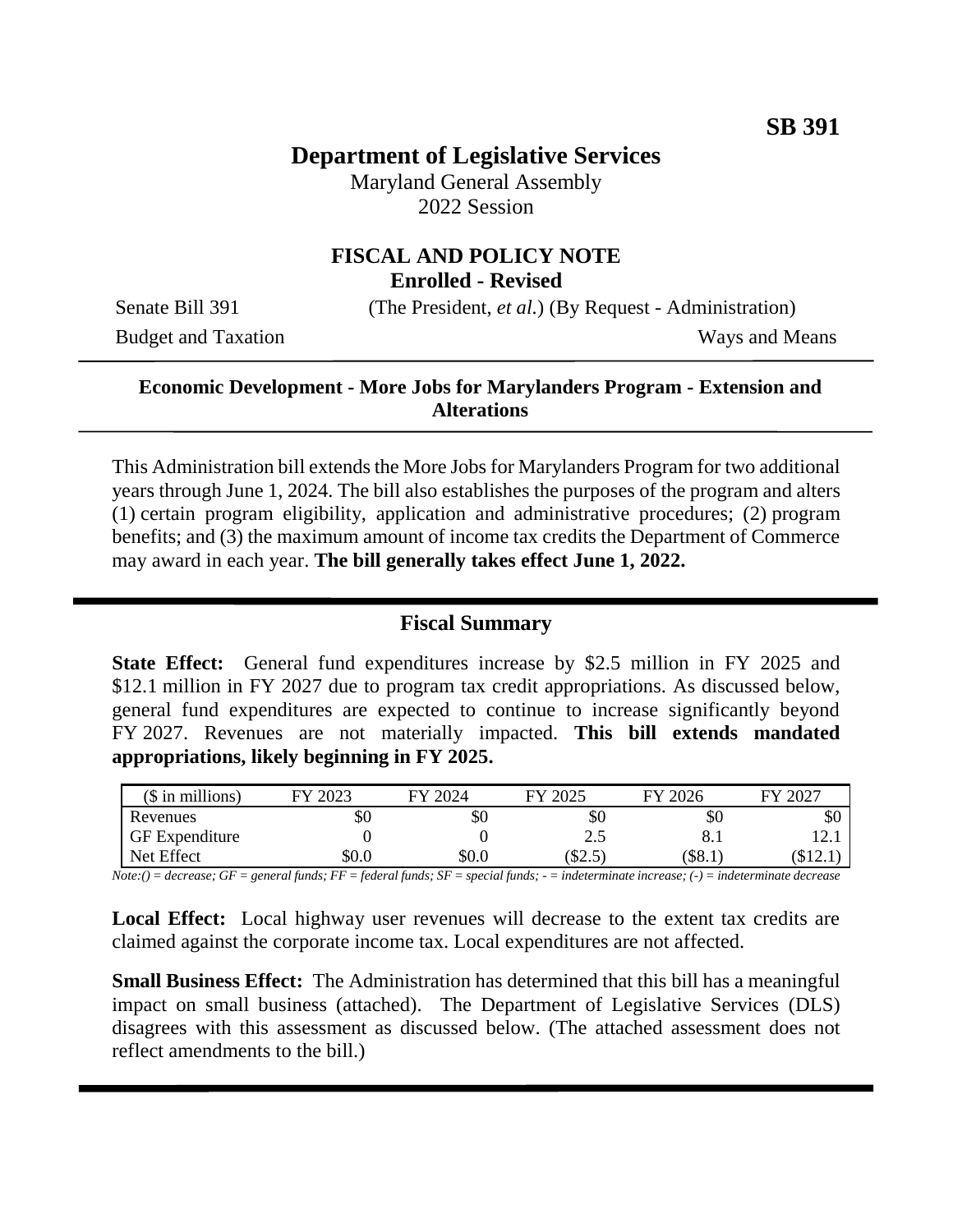# **Analysis**

### **Bill Summary:**

### *Program Extension*

The More Jobs for Marylanders Program has a multi-step application process – before applying for tax credits a business must first submit a notice of intent to seek designation as an eligible project. Under current law, the Department of Commerce may certify that a project meets program requirements and, therefore, may be eligible for 10-year tax benefits, through June 1, 2022. The bill extends the program by 2 years so that Commerce can certify projects through June 1, 2024. In addition, the bill specifies that Commerce may not provide a business a certificate of eligibility after June 1, 2022, if the business submitted a notice of intent before this date.

### *Program Incentives*

The bill alters program benefits for businesses that receive a certificate of eligibility beginning on June 1, 2022. Under current law, a new business within a Tier I Area may qualify for a sales tax, property tax, and fee benefit in addition to the income tax credit that may be claimed by all qualified businesses. The bill eliminates the additional benefits available to these new businesses, and the percentage value of the income tax credit is reduced from up to 5.75% to 4.75% of the wages paid to each qualified position.

In addition, a business within a Tier I Area can claim program benefits for 10 consecutive years as provided under current law; however, the bill specifies that a business within a Tier II Area may only claim program benefits for 5 consecutive years.

### *Maximum Annual Income Tax Certificate Awards and Transfers*

Under current law, the total amount of initial income tax credit certificates issued by Commerce in each fiscal year generally cannot exceed \$9.0 million. If Commerce does not award the maximum amount, any excess amount remains in the reserve fund and may be issued in the next fiscal year. The bill reduces to \$5.0 million the maximum authorized amount in each fiscal year and repeals the authority of Commerce to award any unused tax credit certificates in the next fiscal year.

Current law requires that the Comptroller's Office transfer from the More Jobs for Marylanders Tax Credit Reserve Fund to the general fund an amount equal to the initial tax credit certificate issued. The bill specifies that the amount transferred must instead equal the amount of the final tax credit certificate issued.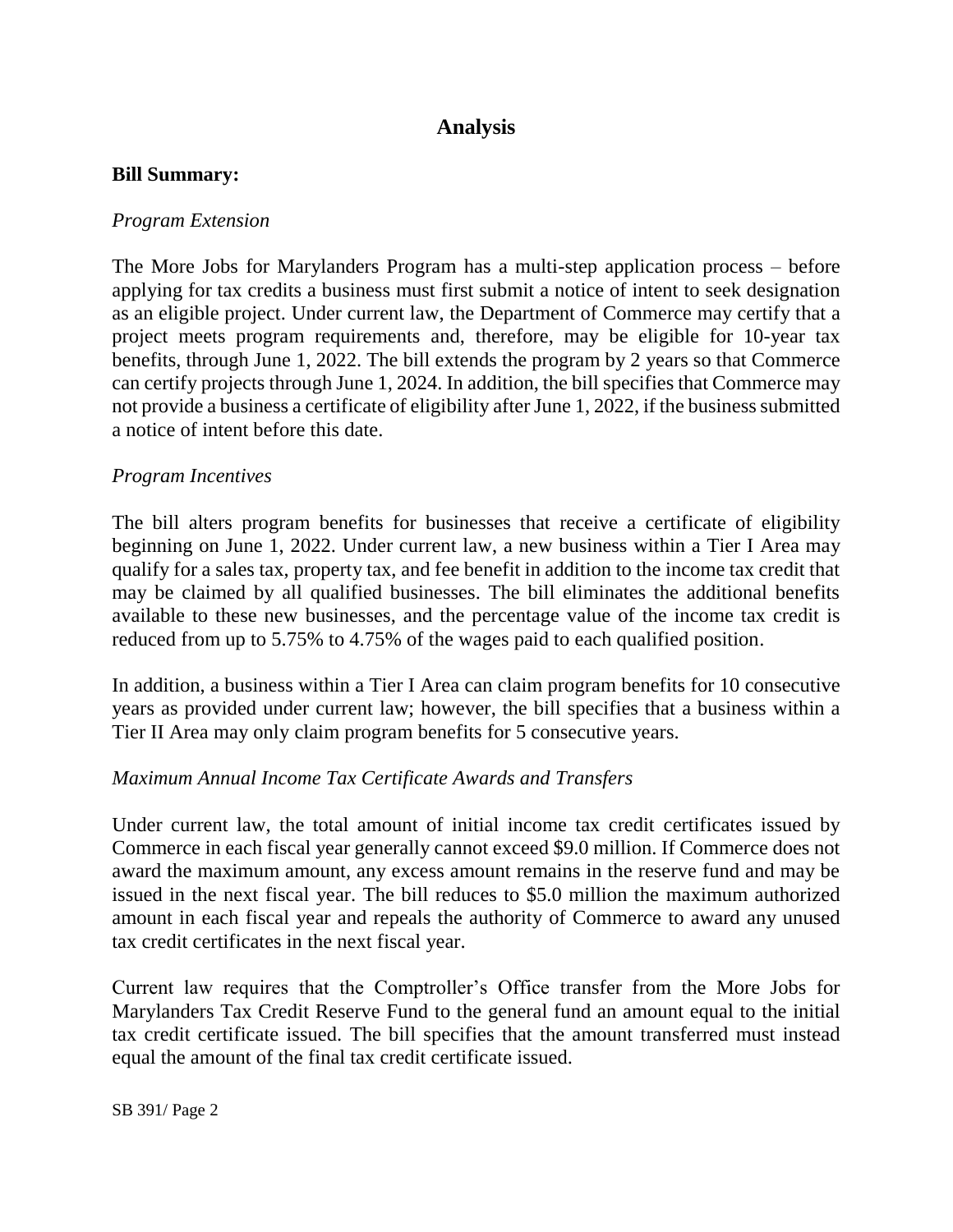### *Program Eligibility Requirements*

The bill alters program eligibility requirements for businesses that receive a certificate of eligibility beginning on June 1, 2022, by increasing the minimum number of qualified positions a business must report creating at a qualifying project. A business within a Tier I Area must create at least 10 qualified positions while a business within a Tier II Area must create at least 20 positions. In addition, qualified positions must pay at least 150% of the State minimum wage.

### *Program Purpose*

The bill specifies that the purpose of the program is to (1) incentivize the creation of new manufacturing jobs in the State and (2) attract new businesses to and encourage the expansion of existing businesses within opportunity zones.

**Current Law:** Chapter 149 of 2017 established the More Jobs for Marylanders Program, which is administered by Commerce and provides State income tax, sales tax, property tax, and fee benefits to certain businesses that create and maintain a minimum number of qualified jobs.

Eligibility for specific benefits is determined by the type of business, its location, and whether or not it is a new business. Generally, a business must operate or conduct a trade or business that is primarily engaged in manufacturing, or else be located in a federal opportunity zone, and not be otherwise excluded by law. A business within a "Tier I Area" must create at least 5 qualified positions, and a business within a "Tier II Area" must create at least 10 qualified positions – additional requirements apply to both areas. Specific benefits are as follows:

- *Tier I New Manufacturing Business:* (1) a refundable State income tax credit equal to 5.75% of the wages paid to each qualified position; (2) a 100% credit against certain State property taxes; (3) a refund of certain sales and use taxes; and (4) a waiver of corporate filing fees.
- *Tier I or Tier II Existing Manufacturing Business:* A refundable State income tax credit equal to 5.75% of wages paid to each qualified position.
- *Tier I Opportunity Zone New Nonmanufacturing Business:* (1) A refundable State income tax credit equal to 5.75% of wages paid to each qualified position; (2) a credit against certain State property taxes that is equal to the lesser of 100% of the tax imposed or \$250 per qualified position; (3) a refund of certain sales and use taxes; and (4) a waiver of corporate filing fees.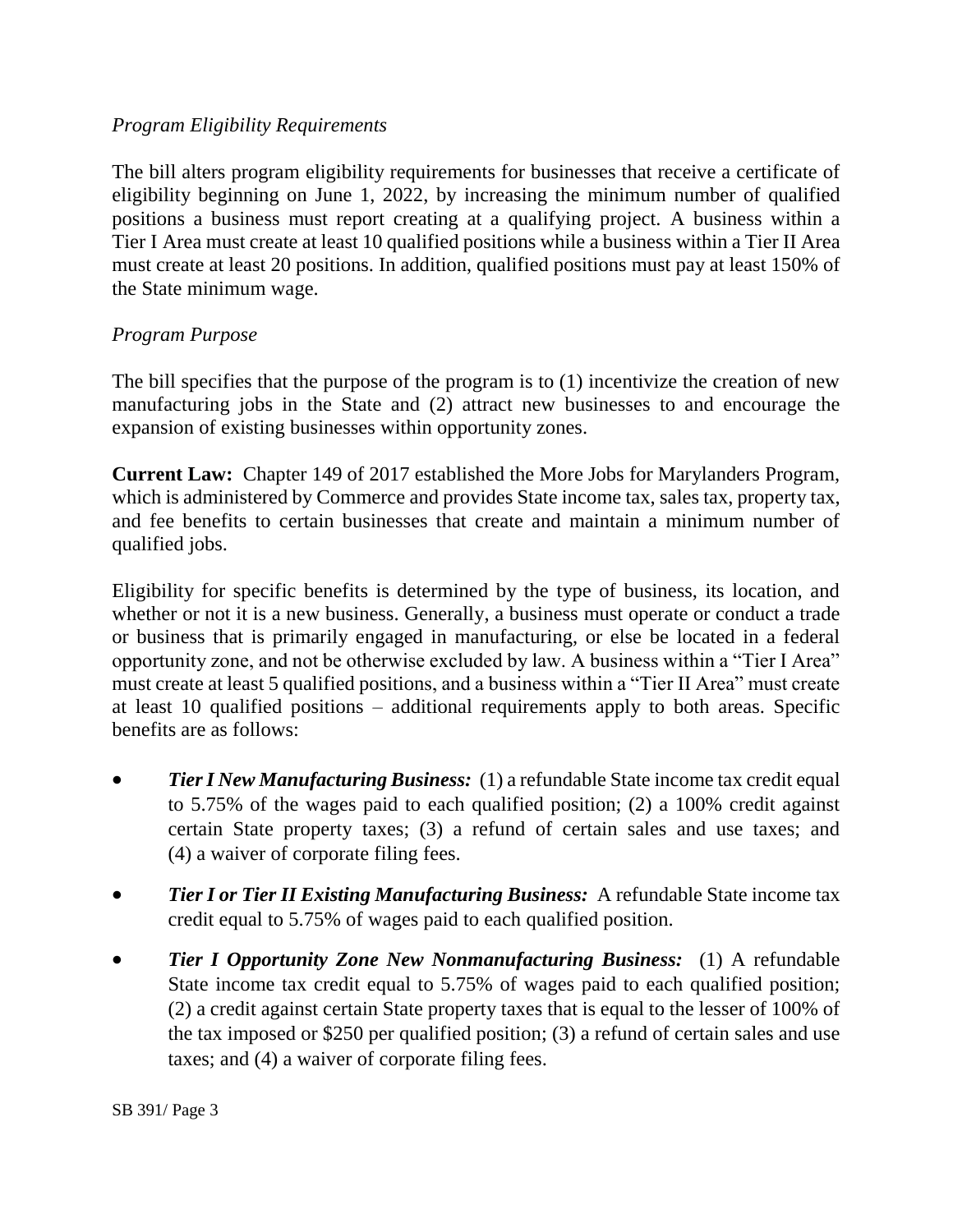*Tier I Opportunity Zone Existing Nonmanufacturing Business:* A refundable State income tax credit equal to 5.75% of wages paid to each qualified position.

Businesses excluded from program eligibility are (1) refiners; (2) those that provide adult entertainment; (3) those that engage in retail activities, except for grocery stores located in opportunity zones; and (4) those primarily engaged in the sale or distribution of alcoholic beverages.

Tier I Areas include Baltimore City and Allegany, Baltimore, Caroline, Cecil, Dorchester, Garrett, Kent, Prince George's, Somerset, Washington, Wicomico, and Worcester counties. Tier I Areas also include opportunity zones located in any Maryland county. Tier II Areas are any areas that are not Tier I Areas. Counties must meet specified income or unemployment criteria, or be designated by Commerce, to be considered a Tier I Area. Opportunity zones are census tracts designated by the State as part of a program established by the federal Tax Cuts and Jobs Act of 2017.

Chapter 149 established two reserve funds – the More Jobs for Marylanders Tax Credit Reserve Fund and the More Jobs for Marylanders Sales and Use Tax Refund Reserve Fund – to offset the cost of income tax credit and sales and use tax refunds under the program.

The total amount of initial income tax credit certificates issued by Commerce in each fiscal year generally cannot exceed \$9.0 million. The Governor must appropriate money to the More Jobs for Marylanders Tax Credit Reserve Fund each fiscal year. The Governor must include an amount that is necessary to maintain the current level of manufacturing activity in the State and attract new manufacturing activity to the State. Any amount of money in the fund that is not expended in the fiscal year remains in the fund and must be rolled over into the next fiscal year.

The total amount of sales and use tax refunds issued by Commerce in each fiscal year generally cannot exceed \$1.0 million. The Governor must also appropriate funds to the More Jobs for Marylanders Sales and Use Tax Refund Reserve Fund each fiscal year; however, the Governor is not required to appropriate a specific amount. Any amount of money in the fund that is not expended in the fiscal year is transferred to the More Jobs for Marylanders Tax Credit Reserve Fund.

## **Background:**

## *Program Activity*

Commerce began accepting program applications in June 2017 and issued its first initial tax credit certificate in October 2018. Subsequently, the estimated "pipeline" of projects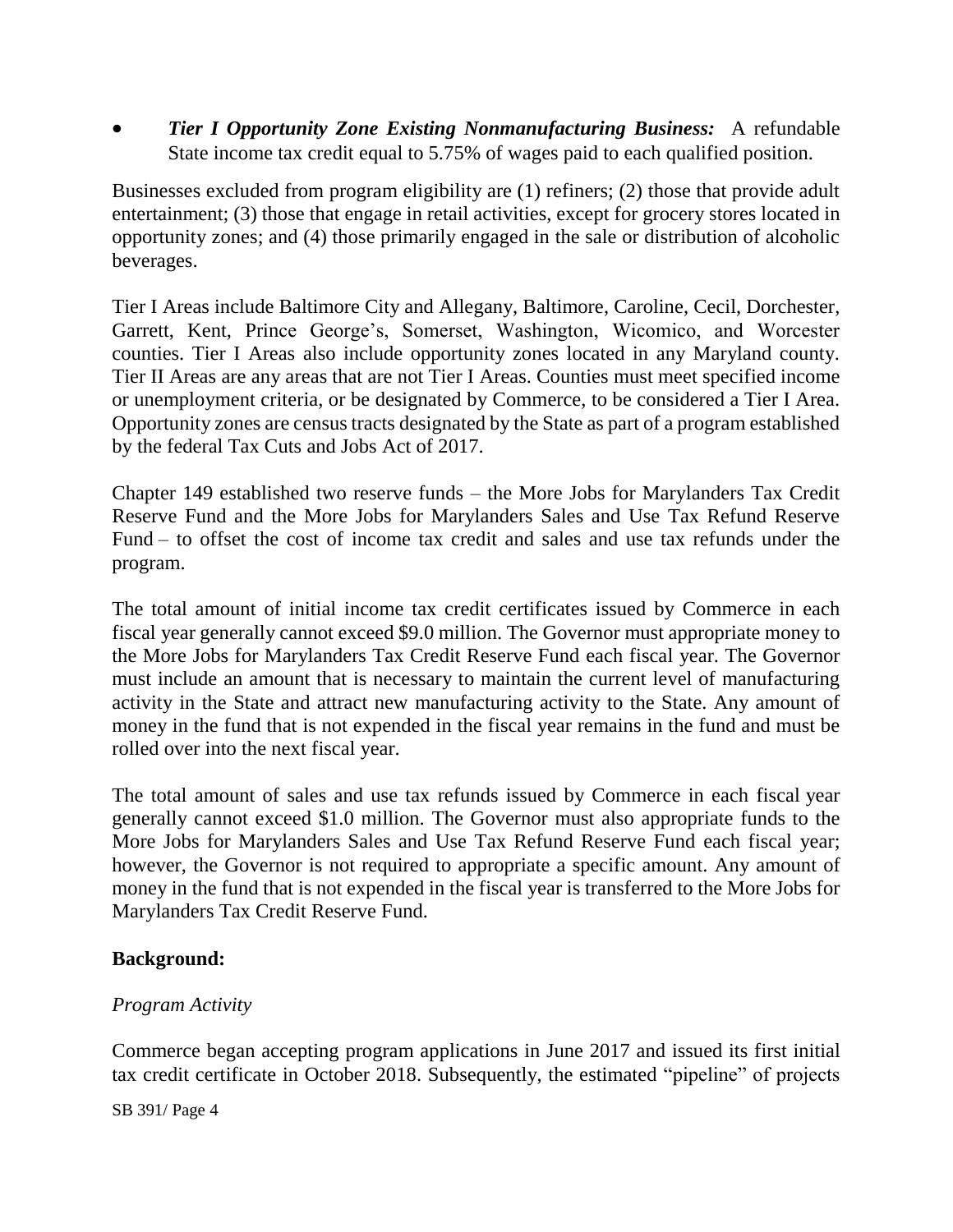that are in different phases of the application process has grown. Commerce submitted information on February 1, 2022, that stated the department has received 315 notices of intent to enroll in the program. Of this total, 35 businesses are enrolled in the program but have not yet applied for tax credits and 54 businesses have received final or initial tax credits. In addition, Commerce reports additional applications may be submitted by businesses that have expressed interest in the program and by others that the department has identified as potential participants.

Although most of the 54 businesses that have received an initial tax certificate estimate hiring fewer than 15 qualified jobs for the first participation year, 3 businesses are expected to hire over 100 qualified jobs. In the 2021 More Jobs for Marylanders Reserve Fund Report, Commerce estimates that on average a business will receive an income tax credit of \$5,003 per job. Given the projected growth in wages, DLS estimates the average credit per job will total \$60,000 over a 10-year period.

To date, the program has largely provided income tax benefits to established manufacturers without regard to the Tier I and Tier II designations. Projects located in Tier II counties have received over 80% of all year one final tax credits. Further, projects in Montgomery and Anne Arundel counties account for about two-thirds of credits. Most of the tax credits have been awarded to large, established corporations – three companies account for more than one-half of all year one final tax credits. Projects have typically expanded significantly in the second year of participation, with most projects more than doubling the amount of tax credits compared to year one.

Chapter 211 of 2019 expanded the program to qualified nonmanufacturing businesses located in federal opportunity zones. Commerce reports that at least 16 nonmanufacturing businesses have submitted a notice of intent, but as of December 2021, only 1 nonmanufacturing business has applied for a tax credit certificate.

Six new businesses in a Tier I Area have received an initial tax credit certificate. These new businesses are also eligible for a sales and use tax refund, State property tax credit, and filing fee exemption. DLS is not aware of any business claiming these benefits to date. The fiscal 2023 budget does not contain any funding for the sales and use tax refund reserve fund. Commerce reports that several projects have expressed interest in utilizing the tax benefit.

The fiscal 2023 budget includes \$30.0 million for the income tax reserve fund. The budget also includes a \$7.5 million deficiency to cover tax credits that are not able to be funded from the balance available in the reserve fund. As shown in **Exhibit 1**, income tax credit appropriations are expected to increase to over \$60.0 million by fiscal 2026. These estimated appropriations reflect Commerce projections of tax credit activity through the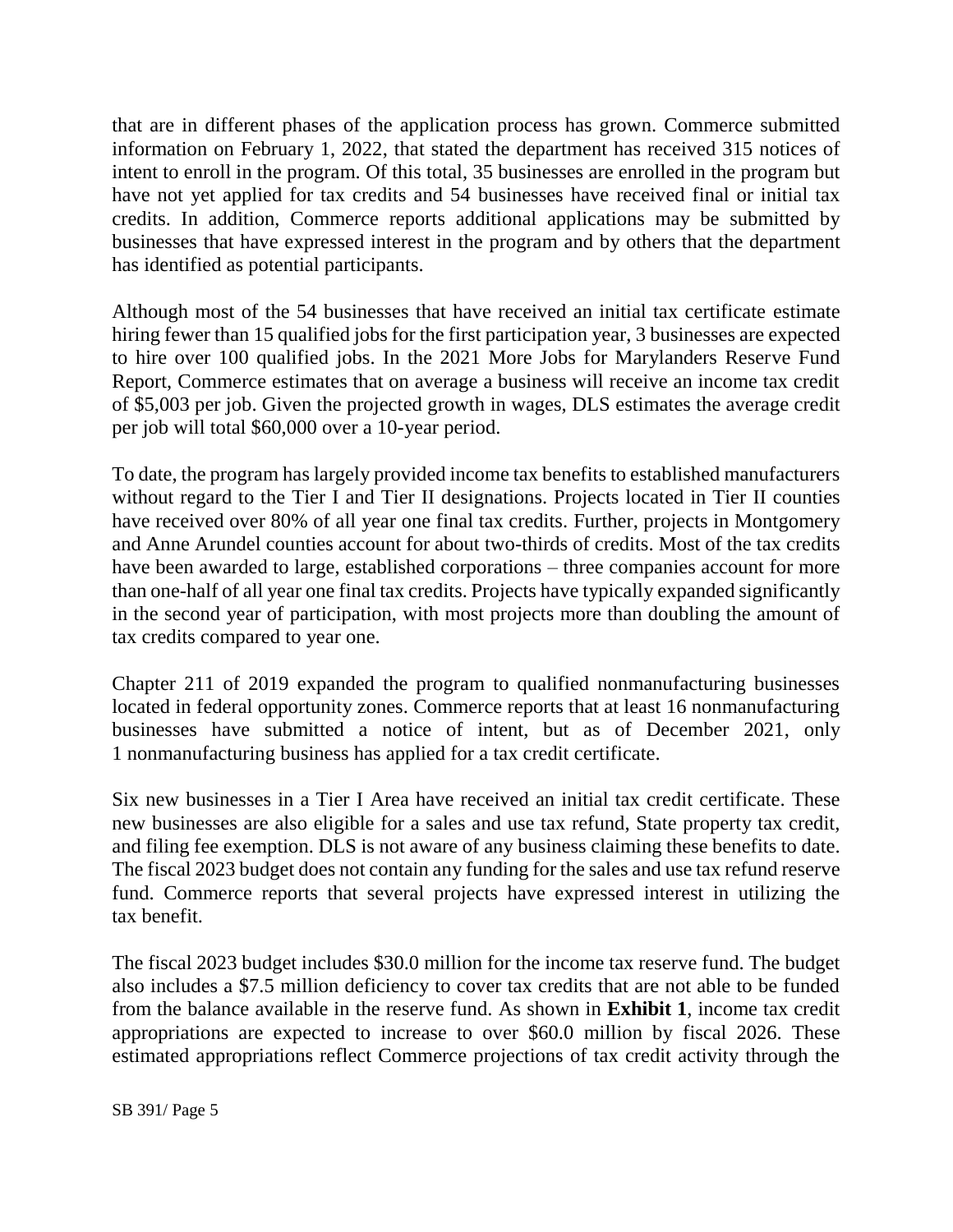current program termination and do not include funding that will be required beyond fiscal 2026 as companies continue to claim the 10-year tax credit.





In addition, DLS estimates that the funding shown in Exhibit 1 for the current program is insufficient and will require an additional \$14.8 million in funds to meet projected demand. The estimates reflect significant uncertainty over the expected path of tax credit activity as Commerce projections have increased over time. The total amount of estimated funding required in fiscal 2022 through 2025 has increased by \$100 million compared to what was estimated in calendar 2020.

## *Department of Legislative Services Evaluation*

The Tax Expenditure Evaluation Act requires DLS to evaluate certain tax credits, exemptions, and preferences. In January 2021, DLS submitted a report on the More Jobs for Marylanders Program to the General Assembly. DLS identified several challenges and recommendations related to the program.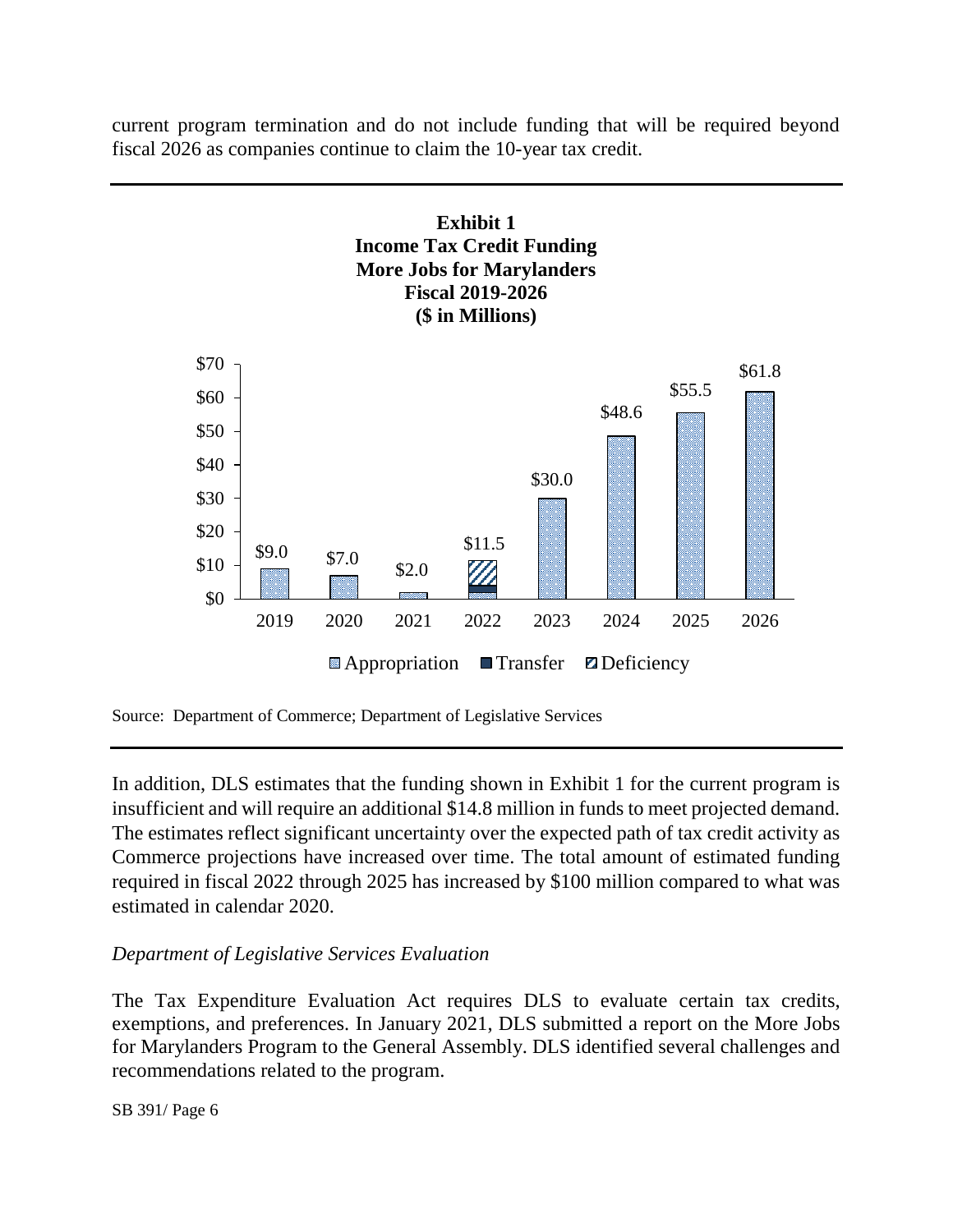The report determined that the fiscal cost of the program is projected to increase, but there is significant uncertainty over the timing and magnitude of the impact. Each approved business is entitled to a 10-year tax benefit, creating unfunded liabilities that will require future year appropriations. These mandated appropriations limit the ability of the General Assembly to adjust the fiscal impact of the program. In addition, DLS determined that extending the program will add additional years of participants, thereby significantly increasing future mandated funding.

In order to address the long-term funding mandated by the program in future years, DLS recommended that the General Assembly consider statutory changes to (1) reduce the fiscal cost of the program and (2) clarify the annual authorization limits on the tax credits Commerce may award. In addition, DLS further recommended that the General Assembly consider allowing the program to terminate.

Additional findings and recommendations included (1) requiring Commerce and the Maryland Department of Labor to submit a report on consolidating specified State tax credits given the overlap in similar objectives and incentives across the programs; (2) reducing the complexity of the program by simplifying eligibility standards; and (3) targeting the program to smaller-sized businesses, which are underrepresented in the program.

A copy of the draft report can be found on the DLS website.

**State Fiscal Effect:** The bill alters and extends the More Jobs for Marylanders Program for two additional years. Commerce may certify businesses as eligible for the program through June 1, 2024. As a result, general fund expenditures for the income tax credit may increase by \$2.5 million in fiscal 2025, \$8.1 million in fiscal 2026, and \$12.1 million in fiscal 2027. These expenditure amounts are expected to increase through fiscal 2030 before gradually decreasing thereafter. The proposed extension may require a total general fund expenditure increase of \$138.0 million in fiscal 2025 through 2036.

This estimate is based on the following facts and assumptions:

- Commerce awards the maximum allowable initial income tax credit certificates (\$5.0 million) in each fiscal year;
- on average, a business claims a first-year tax credit 2.5 years after applying to the program;
- in future benefit years, tax credit claims increase by about 8% annually; and
- about 70% of all credits are awarded to businesses within Tier I Areas, and the remaining 30% is awarded to businesses within Tier II Areas.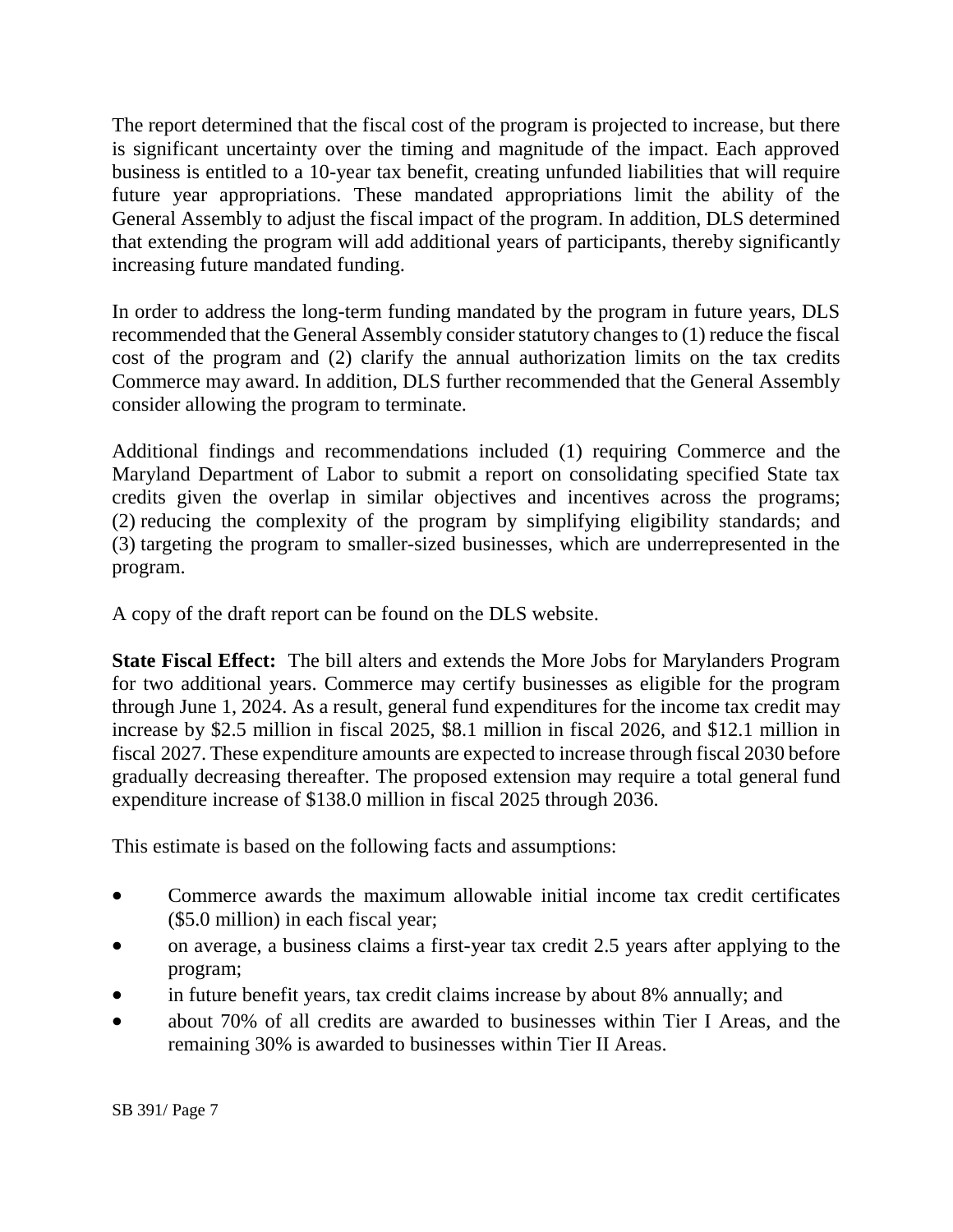DLS advises that there is limited data available to project the cost of the program as altered by the bill, so actual appropriation amounts may be significantly different than estimated. In addition, general fund expenditures may begin increasing in fiscal 2024 to the extent businesses complete projects faster than anticipated.

The provisions of the bill that alter certain application and administrative procedures are not expected to materially affect State finances.

**Small Business Effect:** The Administration has determined that the bill has a meaningful impact on small businesses. DLS notes that the primary beneficiaries of the program are large, established corporations. In the tax credit evaluation of the program, DLS estimated that small businesses (independent businesses with 25 or fewer employees) had two qualifying projects and received about 1% of all tax credits.

# **Additional Information**

**Prior Introductions:** None.

**Designated Cross File:** HB 418 (The Speaker, *et al.*) (By Request - Administration) - Ways and Means.

**Information Source(s):** Department of Commerce; Pitchbook; Department of Legislative **Services** 

| <b>Fiscal Note History:</b> | First Reader - February 7, 2022        |
|-----------------------------|----------------------------------------|
| km/irb                      | Third Reader - March 11, 2022          |
|                             | Enrolled - May $5, 2022$               |
|                             | Revised - Amendment(s) - May $5, 2022$ |

Analysis by: Robert J. Rehrmann Direct Inquiries to:

(410) 946-5510 (301) 970-5510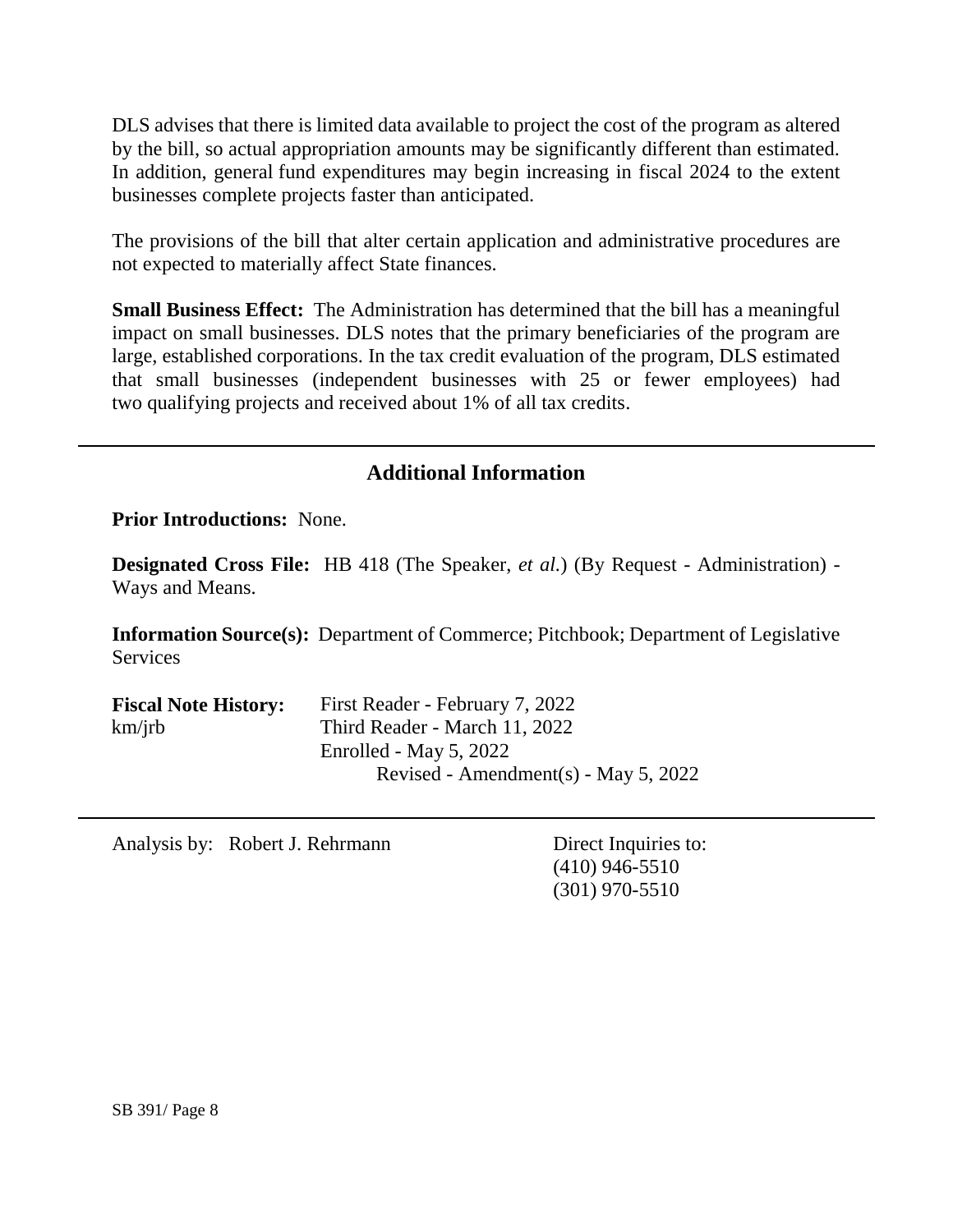# **ANALYSIS OF ECONOMIC IMPACT ON SMALL BUSINESSES**

## TITLE OF BILL: **Economic Development - More Jobs for Marylanders Program – Extension and Alterations**

- BILL NUMBER: SB 391
- PREPARED BY: Jake Whitaker

## PART A. ECONOMIC IMPACT RATING

This agency estimates that the proposed bill:

WILL HAVE MINIMAL OR NO ECONOMIC IMPACT ON MARYLAND SMALL **BUSINESS** 

**OR**

X WILL HAVE MEANINGFUL ECONOMIC IMPACT ON MARYLAND SMALL **BUSINESSES** 

## PART B. ECONOMIC IMPACT ANALYSIS

The proposed legislation consists of two parts:

• A sunset extension of More Jobs for Marylanders (MJM) through 2027 and

• An alteration of the way funds are transferred from the MJM Reserve Fund to the General Fund.

Both parts of the legislation would have meaningful benefits for Maryland small businesses. The extension would allow more Maryland small businesses to access the program and hire employees. Because of their size, small businesses often have less margin for error with hiring. If revenues slow or if a new worker is not as productive as hoped, the impact is larger in a firm with relatively few workers and less capital reserves. By effectively subsidizing the cost of new hires, MJM provides small businesses with flexibility in hiring and helps incentivize hires that otherwise would not have occurred.

SB 391/ Page 9 The alteration of how funds are transferred from the MJM Reserve Fund to the General Fund will also benefit Maryland's small businesses in a similar way. The suggested